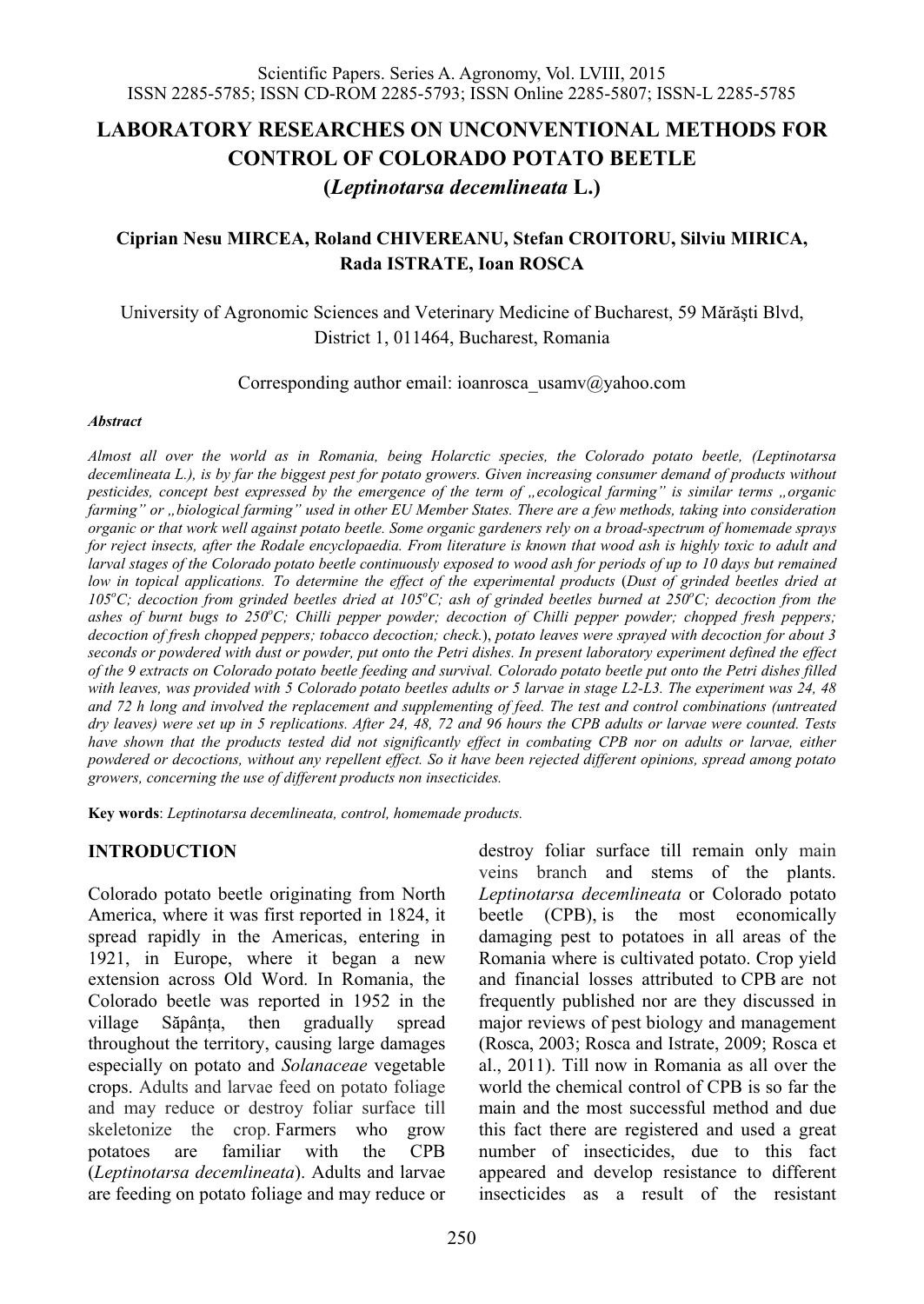individual's selection. A few commercial botanical preparations are available for use on CPB. Rotenone (restricted material) is derived from the roots of a South American plant. Various products (Neemix™, BioNeem™, and MargosanO™) with the active ingredient azadirachtin (from neem tree seeds) have some efficacy against CPB in the early crop stages. Pyola™ is a natural insecticide product that combines canola oil with pyrethrins. Since much of the canola oil on the market is derived from genetically engineered plants, this product may or may not be acceptable for organic production (Anderman, 2000). A number of herbs and herbal extracts are also reputed to repel or inhibit CPB, though research has been far from thorough. Among the plants believed to have some effect are: *Nepeta cataria*, *Tanacetum vulgare*, *Salvia officinalis* (Kuepper, 2003), *Cannabis* spp. (Grossman, 1989), Q*uercus alba* extract (Barbara and Bradley, 1992), extracts from two Piperaceae species (Scott et al., 2003), *Solanum chacoense* extract (Williams and Williams, 1986), and citrus oils (Williams and Williams, 1988). It is worth to underline that could be possibilities for plant extracts to control insecticide resistant populations of pest in addition with other IPM used in practice, in conventional or organic agriculture and in this respect our researches were been done.

# **MATERIALS AND METHODS**

*Leptinotarsa decemlineata* adults and larvae were collected from a potato culture in Lunguletu, Romania in 12 June 2014 (adults), 3 July 2014 (larvae), before the crop spraying. The adults and larvae pest were kept in laboratory, in plastic Petri dishes, at room temperature and under natural photoperiod, water and potato leaves were available at will. To determine the effect of the 9 experimental products named here "Variants" (1-dust of grinded beetles dried at  $105^{\circ}$ C; 2-decoction from grinded beetles dried at 105°C; 3-ash of grinded beetles burned at 250°C; 4-decoction from the ashes of burnt bugs to  $250^{\circ}$ C; 5-Chili pepper powder; 6-decoction of Chili pepper powder; 7-chopped fresh peppers; 8-decoction of fresh chopped peppers; 9-tobacco decoction) and check, on Colorado potato beetle feeding and survival. Potato leaves were sprayed with

decoction for about 3 seconds or powdered with dust or powder, put onto the Petri dishes filled with leaves, was provided with 4 Colorado potato beetles adults or 4 larvae in stage  $L_2$ - $L_3$ . The experiment was 24, 48, 72 and 96 hours long and not involved the replacement and supplementing of feed only leaves spraying with water. The test and control combinations (untreated dry leaves) were set up in 5 replications (Figure 1). After 24, 48, 72 and 96 hours the CPB adults or larvae were counted. Was studied, too, repellent effect of the 9 variants (of experiences regarding the effect of unconventional insecticide preparations) by placing in a corner of a rearing box of 21/21 cm. a treated leaf (according to the initially protocol), in the opposite corner, an untreated leaves and the center of the box were placed three larvae  $(L_2-L_3)$  noting larvae preference. Preference scoring was done by the surface of leaf chewed  $(0 = not eaten: 1 = surface eaten)$  $10\%$ ; 2 = surface eaten  $30\%$ , 3 = surface eaten  $\langle 50\%, 4 \rangle$  = area eaten  $\langle 75\% \rangle$  and  $5 =$ surface eaten  $\leq 100\%$ ), considering that larva does not eat what is harmful for it.



Figure 1. Laboratory experiment in plastic Petri dishes

#### **RESULTS AND DISCUSSIONS**

Were generalized in the world of "connoisseurs" different empirical methods to control this dangerous pest such as: aqueous extract solutions obtained from the Colorado beetle held about a week (1-3 glasses of concentrate per liter of water), though in phytotoxic effect; chilly infusion (10-20 pieces are scalding hot peppers with boiling water and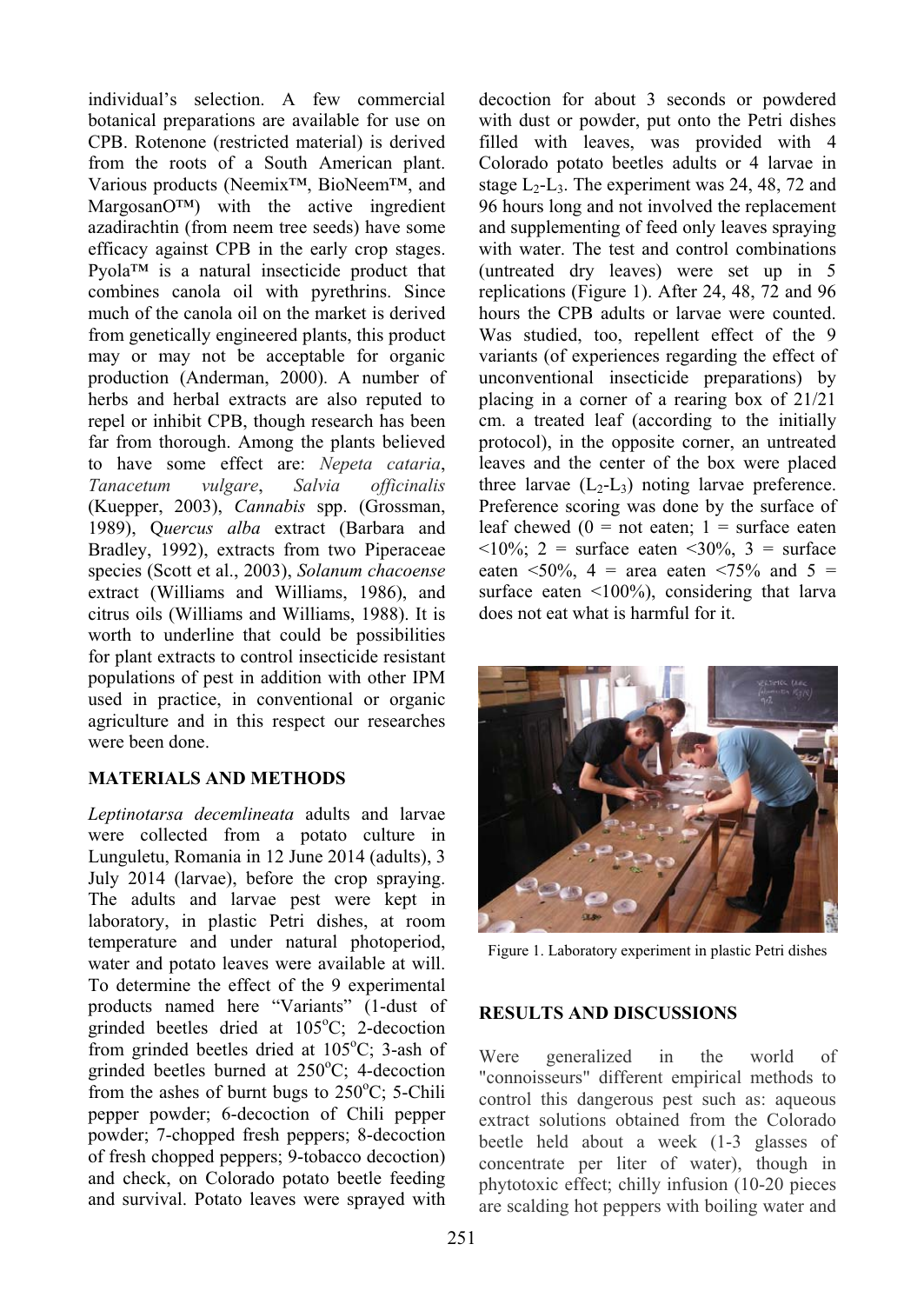leave to infuse for 12-24 hours) diluted with water; aqueous detergent solution (1 teaspoon dish Ferry/1.5 l water); using ashes in course of tubers planting (under or around them); spraying the plants with soap suspension (2 liters of water 200 grams of soap /8 liters of water); suspension of ash and soap (1 kg of ash boiled in 10 liters of water for 15 minutes and leave 2 days, strain and add 50 g squirting after homemade soap or liquid splash concentrate is diluted 1/10); aqueous extract of walnut (leaves, fruits, bark) in 10 liters for 2-3 days at spraying potato extract strain; infusion of "big grass" (Oman or *Inula helenium*); dusting with ground chicken manure on plants previously moistened; concentrated solution of onion (http://hobbygradina.ro). Of course there are "stories" about using the Colorado beetle ash, but anyway, till now, no one has tried to demonstrate the effectiveness of these empirical methods. We have to underline that "ALL" preparations mentioned above are not approved to be used for controlling of Colorado potato beetle, the simple reason for this is that the results are not scientifically certified, possible standardization of such a product, a mandatory step for registration, cost and market potential outlets is not sufficiently extensive to cover these expenses. The determinations from June 16, at 96 hours after treatment, it was found that, compared to the control, there was an increase in the number of dead adults, not very large (0.4-0.6), in V2-V6 variants and V8, differences being statistically significant, in V1, no differences in mortality compared to controls, there are negative differences, in variants V7 and V9 (-0.2 -0.4 respectively) as presented in table 1. The determinations from July 7, at 96 hours after treatment, it was found that, compared to the control, there was an increase in the number of dead larvae, as for adults, not very large (0.4-1.2), in variants V6 respectively V1, differences being statistically significant, in V2, V3 and V9, no differences in mortality compared to controls, there are negative differences, in variants V4, V5, V7 and V8  $(-0.2; -0.6; -0.8$  respectively for two last variants) as presented in table 2.

Based on adult mortality, tested products can be divided into three categories: 6 products with greater efficacy than the control; 1 product which is similar to the control and 2 products with lower efficacy than in control. Based on larval mortality, tested products can be divided into three categories: 2 products with greater efficacy than the control; 3 products which are similar to the control and 4 products with lower efficacy than in control. Referring to repellent effect of those 9 variants by placing in a corner of a rearing box, a treated leaf, in the opposite corner, an untreated leaves and the center of the box were placed CPB larvae, noting larvae preference, on the scale from 0 to 5 (depending of leaf eaten surface), it is easy to observe, in table 3, that there is a clear repellent effect of some tested variants (scored through difference between leaf eaten surface of treated and untreated leaf, so, on the first places is V3-ash of grinded beetles burned at  $250^{\circ}$ C (difference of notes 2 that means leaf surface eaten  $\leq 30\%$ ); there is no difference at V8-decoction of fresh chopped peppers and there is a negative difference at V7-chopped fresh peppers (-0.8, less than <10% surface eaten). Surface of eaten leaves, in case of untreated leaves is between note 3.8 (V2 and V3) and 0.8 (V7). In case of treated leaves surface of eaten leaves, is between note 2.2 (V2) and 1.0 (V5).

Table 1. Adults' mortality after 96 hours (16 June 2014)

| Variants of<br>treatments | Adults mortality<br>average after 96 Difference Significance<br>hours) |        |          |  |  |  |  |  |
|---------------------------|------------------------------------------------------------------------|--------|----------|--|--|--|--|--|
| V1                        | 2.0                                                                    | 0      |          |  |  |  |  |  |
| V2                        | 2.6                                                                    | $+0.6$ | ***      |  |  |  |  |  |
| V3                        | 2.4                                                                    | $+0.4$ | ***      |  |  |  |  |  |
| V <sub>4</sub>            | 2.6                                                                    | $+0.6$ | ***      |  |  |  |  |  |
| V <sub>5</sub>            | 2.6                                                                    | $+0.6$ | ***      |  |  |  |  |  |
| V6                        | 2.6                                                                    | $+0.6$ | ***      |  |  |  |  |  |
| V7                        | 1.8                                                                    | $-0.2$ | $\alpha$ |  |  |  |  |  |
| V8                        | 2,4                                                                    | $+0.4$ | ***      |  |  |  |  |  |
| V9                        | 1.6                                                                    | $-0.4$ | 000      |  |  |  |  |  |
| <b>Check</b>              | 2.0                                                                    |        |          |  |  |  |  |  |
| DL 5%                     |                                                                        | 0.121  |          |  |  |  |  |  |
| $DL1\%$                   | 0.184                                                                  |        |          |  |  |  |  |  |
| DL0.1%                    | 0.272                                                                  |        |          |  |  |  |  |  |